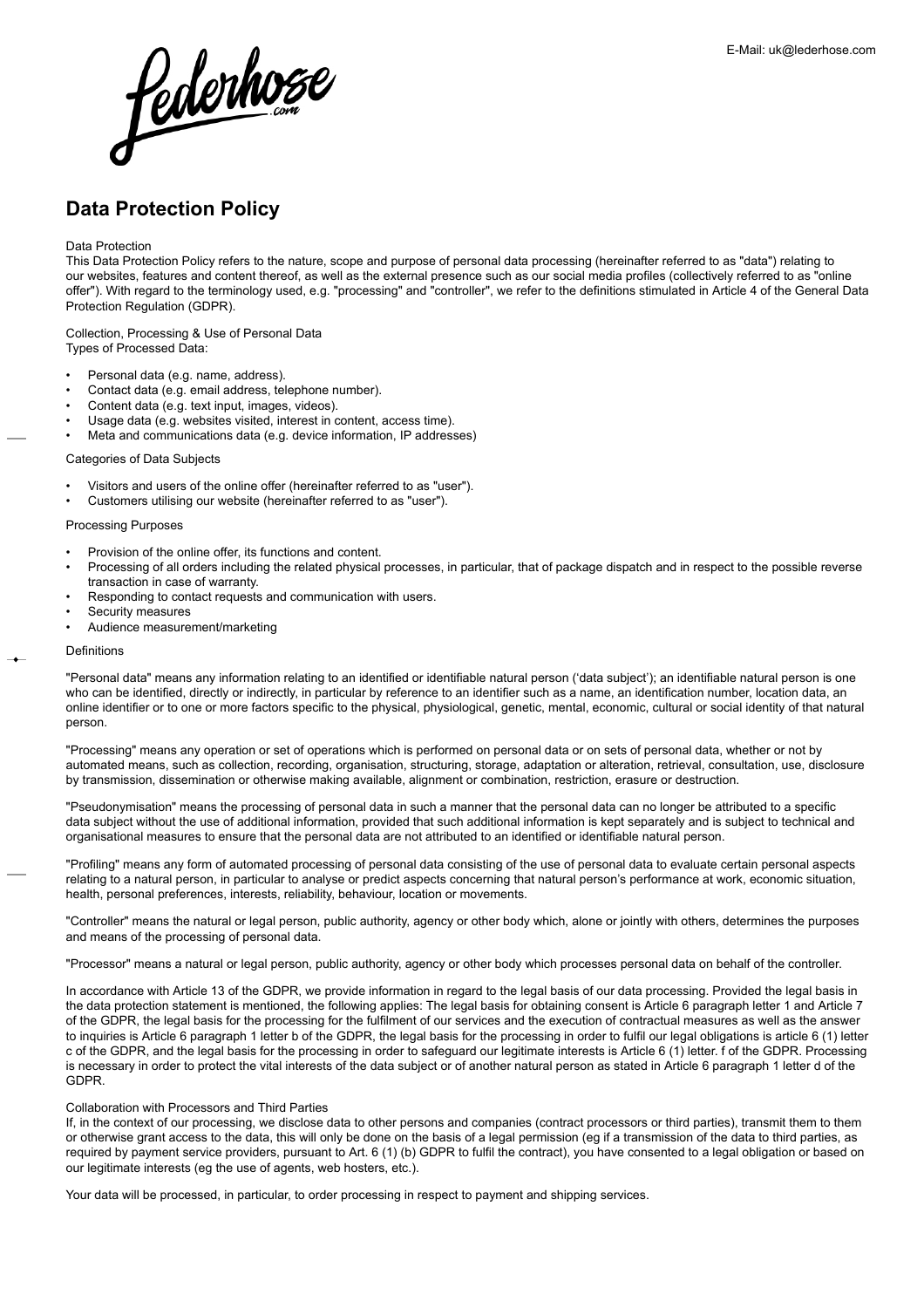

If we commission third parties to process data on the basis of a so-called "contract processing contract", this is done on the basis of Art. 28 GDPR.

# Payment Data

Your payment data is encrypted during the order processed and transferred via the internet. We never gain access to your payment data thanks to special embedding used during the order process and are therefore not the processors of the data. The data is processed exclusively by these payment service providers:

Credit Card and Paypal Payments SIX Payment Services (Europe) S.A. 10, rue Gabriel Lippmann L-5365 Munsbach Luxembourg dataprotection@six-group.com

Sofort Transfers via Klarna Klarna Bank AB (publ) Sveavägen 46 111 34 Stockholm Sweden datenschutz@klarna.de

**RatePay** RatePAY GmbH Franklinstraße 28-29 10587 Berlin datenschutz@ratepay.com

## Shipping Data

In order to improve our service, we work together with a third party service provider who processes parcel tracking numbers and publishes more detailed information regarding the status of a parcel. Third party information:

parcelLab GmbH Schillerstraße 23a 80336 Munich **Germany** info@parcellab.com

# Data Transmission in Third-Party Countries

If we process data in a third country (ie outside the European Union (EU) or the European Economic Area (EEA)) or in the context of the use of third-party services or disclosure or transmission of data to third parties, this will only be done if it is to fulfil our (pre) contractual obligations, on the basis of your consent, on the basis of a legal obligation or on the basis of our legitimate interests. Subject to legal or contractual permissions, we process or have the data processed in a third country only in the presence of the special conditions of Art. 44 et seq. GDPR. That the processing is e.g. on the basis of specific guarantees, such as the officially recognized level of data protection (eg for the US through the Privacy Shield) or compliance with officially recognized special contractual obligations (so-called "standard contractual clauses").

**Withdrawal Withdrawal** 

You have the right to consent according to. Art. 7 para. 3 of the GDPR. This right to consent also applies to data processed in the future.

You may at any time object to the future processing of your data in accordance with Art. 21 of the GDPR. Where the data subject objects to processing for direct marketing purposes, the personal data shall no longer be processed for such purposes.

#### Rights of the Data Subject

The user shall have the right to obtain from the controller confirmation as to whether or not personal data concerning him or her are being processed, and, where that is the case, access to the personal data and the controller shall provide a copy of the personal data undergoing processing as in accordance with Article 15 of the GDPR.

The user shall have the right to obtain from the controller without undue delay the rectification of inaccurate personal data or incomplete personal data concerning him or her in accordance with Article 16 of the GDPR.

The user shall have the right to obtain from the controller the erasure of personal data concerning him or her without undue delay and the controller shall have the obligation to erase personal data without undue delay in accordance with Article 17. The user shall have the right to obtain from the controller restriction of processing of personal data in accordance with Article 18 of the GDPR.

The user shall have the right to receive the personal data concerning him or her, which he or she has provided to a controller, in a structured, commonly used and machine-readable format and have the right to transmit those data to another controller without hindrance from the controller to which the personal data have been provided in accordance with Article 20 of the GDPR.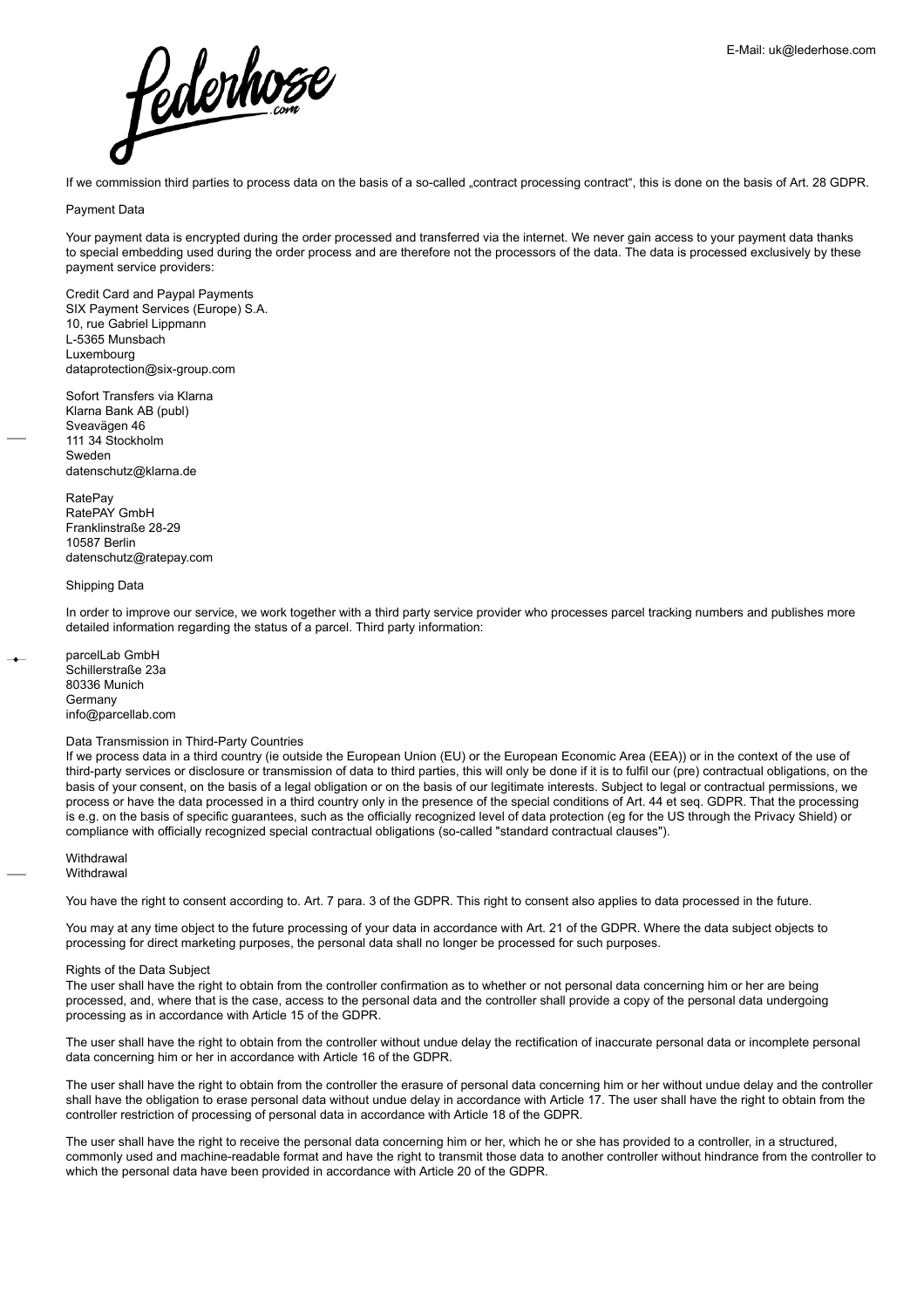

The user shall have the right to lodge a complaint with a supervisory authority in accordance with Article 77 of the GDPR.

# Data Usage for Advertising Purposes

Your personal data is used to improve your shopping experience and shape it to suit your requirements. The information used to achieve this is the data already available to us, e.g. via your internet connection, the chosen end device, the operating system, the date, the time at which our website was visited or the pages accessed as well as information that was provided to us by you. You may object to the use of your personal data for advertising purposes at any time. A notification via email, letter or fax would suffice. You can find our contact details [here](http://https://www.lederhose.com/de-AT/info/kontakt).

# Newsletters

The following information is intended to inform you about the content of our newsletter, the subscription, shipping and statistical evaluation procedures, as well as your right of opting out. By subscribing to our newsletter, you agree to receive it and to the described procedures.

We send newsletters, emails and other electronic notifications with advertising information (hereinafter "newsletter") only with the consent of the recipient or legal permission. Insofar as the content of the newsletter is concretely described as part of a subscription, it is relative for the consent of the users. Otherwise, our newsletters only contain information concerning our products and the relevant information thereof (e.g. safety instruction), special offers, promotions and information about our company.

Double opt-in and logging: Subscribing to our newsletter is part of a so-called double opt-in procedure. This means that you will receive an email after subscribing requesting you to confirm your subscription. This confirmation is necessary so that nobody can subscribe with an email address that is not their own. Subscription to the newsletter will be logged as proof of the subscription process in accordance with legal requirements. This includes the storage of the subscription and confirmation time as well as the IP address. Similarly, changes to your data stored with the emailing service provider will be logged.

Subscription details: To subscribe to the newsletter, all you have to do is enter your email address. Optionally, we ask that you provide your first and last name. These are only used to personalize the newsletter.

The dispatch of the newsletter and the associated performance measurement are based on a consent of the recipients according to Article 6 paragraph 1 letter a, Art. 7 GDPR in conjunction with section107 paragraph 2 of the Telecommunications Act, or if consent is not required, based on our legitimate interests in direct marketing according to Article 6 paragraph 1 letter f GDPR in conjunction with section 107 (2) and the like 3 of the Telecommunications Act.

The logging of the registration process is based on our legitimate interests in accordance with Article 6 paragraph 1 letter f of the GDPR. Our interest lies in the use of a user-friendly and secure newsletter system, which serves both our business interests and the expectations of the users and also allows us to prove our consent.

#### Termination/Cancellation

The user can terminate the receipt of our newsletter at any time, i.e. revoke your consent. The newsletter cancellation link can be found at the bottom of each newsletter. We may save the submitted email addresses for up to three years based on our legitimate interests before deletion thereof to provide prior consent. The processing of this data is limited to the purpose of a possible defence against claims. An individual request for cancellation is possible at any time, provided that at the same time the former existence of a consent is confirmed.

#### Email Marketing Service

The newsletter is distributed via the email service company, Amazon Web Services, Inc., 410 Terry Avenue North, Seattle WA 98109, United States. The service provider operates a data centre in Germany, which is used for dispatching emails. The privacy policy of the email service provider can be viewed here: [https://aws.amazon.com/en/privacy/](https://aws.amazon.com/privacy/?nc1=h_ls). The email service provider is based on our legitimate interests in accordance to Article 6 paragraph 1 letter f of the GDPR and a contract processing agreement according to Article 28 paragraph 3 section 1 of the GDPR.

The claim is limited to the Amazon AWS product "Simple Email Service". Consequently, only the actual dispatch of the newsletter is part of data processing. On the part of Amazon AWS, there is no structured archiving of personal data.

#### Taboola

Our website utilises the service of Taboola Inc. (28 West 23rd St. 5th fl., New York, NY 10010, www.taboola.com ). Taboola is a discovery content platform that delivers personalised recommendation to the user. The user profile does not allow any conclusions to be made upon your person.

Further information about deactivating Taboola cookies can be found here: https://www.taboola.com/privacy-policy (Opt-ou information can be found under "Site Visitor Choices").

# Cookies

Cookies are small text files that are stored on a user's computers. Different types of information can be stored within the text files. A cookie is primarily used to store information about a user (i.e. the device on which the cookie is stored) during or after their visit on a website. Session cookies are cookies that are deleted after a user leaves a website and closes the browser. In the case of session cookies, the contents of a shopping cart in an online shop or a login status are saved. Persistent cookies remain stored even after the browser has been closed. Thus, a login status, for instance, will be saved if the user visits the website after several days. Likewise, user interests can be stored which as used for range measurement or marketing purposes. A third-party cookie refers to cookies that are offered by providers that do not manage the website that is being visited. Cookies offered by the person that manages the website are called first-party cookies.

We can use session or persistent cookies and clarify these in the context of our privacy policy.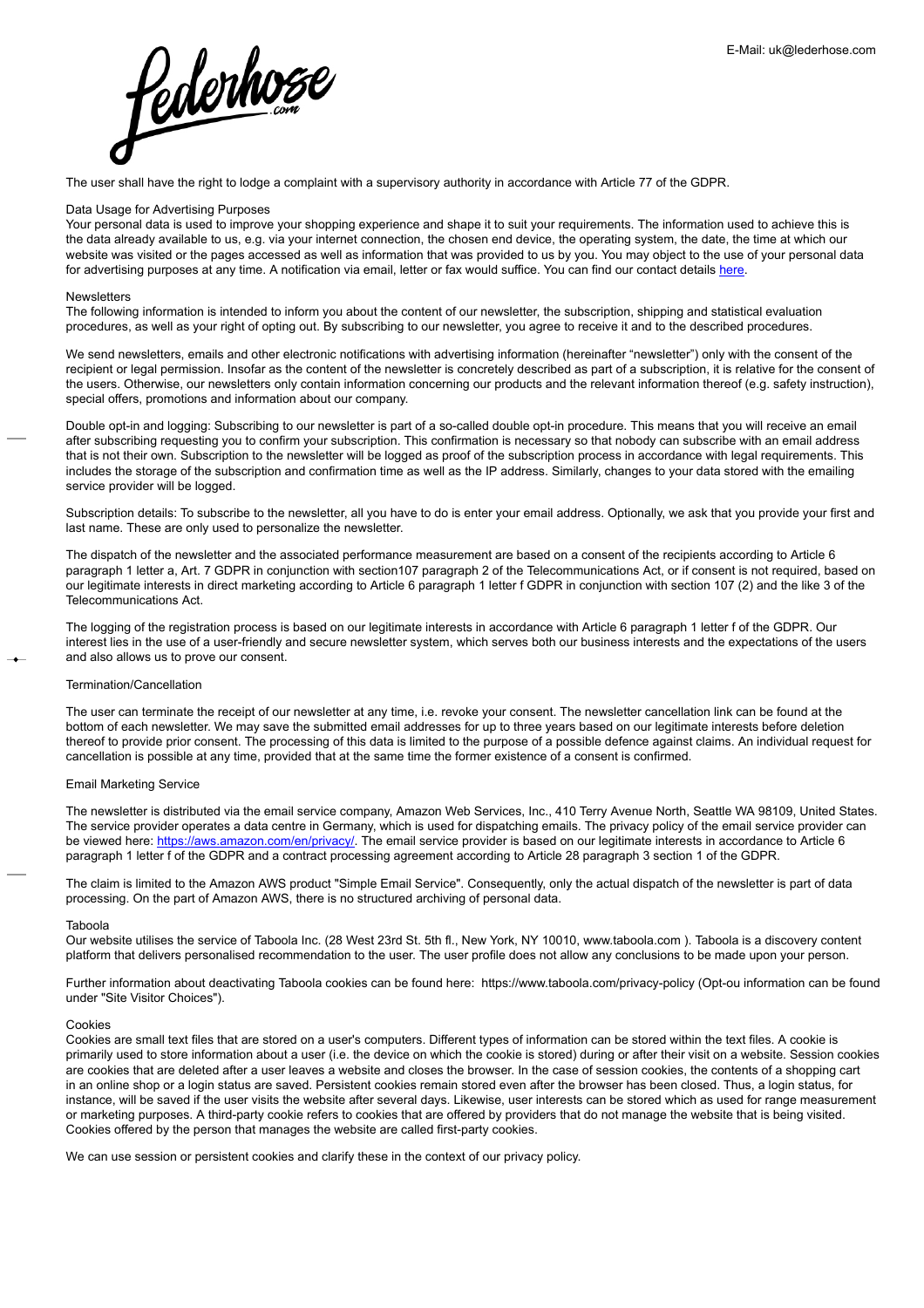

The user is requested to disable the settings in their browser if they do not want any cookies stored, Saved cookies can be deleted in the system settings of the browser. The exclusion of cookies can lead to functional restrictions of the website being visited.

A general contradiction explaining the use of cookies used for online marketing purposes can be found in a variety of services, especially in the case of tracking, via the US website http://www.aboutads.info/choices/ or the EU site [http://www.youronlinechoices.com/](https://www.youronlinechoices.com/). Furthermore, the storage of cookie can be switched off in the browser settings. Please note that, once the settings have been changed, not all the features available on this website may be used.

# Google Analytics with "Anonymize IP" Extention

Based on our legitimate interests (i.e. interest in the analysis, optimisation and economical operation of our online offering pursuant to Art. 6 (1), letter f. GDPR), we use Google Analytics, a web analysis service of Google LLC ("Google"). Google uses cookies. The information generated by the cookies regarding the use of the online offering by the user is generally transmitted to a Google server in the USA where it is stored.

Google is certified under the Privacy Shield agreement and thereby guarantees compliance with European data protection law (https:// www.privacyshield.gov/participant?id=a2zt000000001L5AAI&status=Active).

Google uses this information on our behalf in order to evaluate the use of our online offering by the users, compile reports about the activities within this online offering and provide us with additional services related to the use of this online offering and the internet. In doing so, pseudonymised usage profiles for the users may be prepared from the processed data.

We only use Google Analytics with activated IP anonymisation. This means that the IP address of users within member states of the European Union or other states in the European Economic Area is shortened by Google. Only in exceptional cases is the full IP address transferred to a Google server in the USA and shortened there.

The IP address transferred by the user's browser is not combined with other data by Google. Users can prevent the storage of cookies by configuring the settings of their browser software accordingly. Furthermore, users can prevent the capture of data generated by the cookie and related to their use of the online offering by Google as well as the processing of these data by Google by downloading and installing the browser plug-in available under the following link: https://tools.google.com/dlpage/gaoptout?hl=en.

Further information about the use of data by Google, settings and rights to object is available in the Google data privacy statement (https:// policies.google.com/technologies/ads) and the settings for the display of advertisements by Google (https://adssettings.google.com/authenticated).

The personal data of users are erased or anonymised after 14 months.

# Google Universal Analytics

We use Google Analytics in the "Universal Analytics" version. "Universal Analytics" is a Google Analytics process that prepares the user analysis on the basis of a pseudonymised user ID and thereby creates a pseudonymised user profile with information from the use of various devices (known as cross-device tracking).

# Formation of Target Groups with Google Analytics

We use Google Analytics in order to display the advertisements placed within advertising services of Google and its partners only to those users who have shown an interest in our online offering, or who exhibit certain characteristics (e.g. interest in certain topics or products determined based on the websites that are visited), which we transmit to Google (known as Remarketing Audiences or Google Analytics Audiences). With the help of Remarketing Audiences, we also want to ensure that our advertisements correspond to the potential interests of users.

# Google Remarketing & Conversion Measurements

We use the services of Google LLC, 1600 Amphitheater Parkway, Mountain View, CA 94043 on the basis of our legitimate interests (i.e. interest in the analysis, optimisation and economic operation of our online service within the scope of Article 6 (1) letter f of the GDPR, USA, ("Google").

Google is certified under the Privacy Shield Agreement, which provides a guarantee to comply with European privacy legislation (https:// www.privacyshield.gov/participant?id=a2zt000000001L5AAI&status=Active).

We use Google's online marketing tool, AdWords, to place ads on the Google advertising network (e.. in search results, in videos, on websites, etc.). This allows us to display ads for and within the scope of our website and online offer in order to only present ads to users that potentially match their interests. For instance, if a user is being presented with products that he/she has shown interest in on a different website, it is referred to as "remarketing". When our or other websites are being accessed, whereby the Google advertising network is active, Google will immediately execute a Google code and so-called (re)marketing tags (invisible graphics or code also referred to as "web beacons") are incorporated into the website. With the help of these tags an individual cookie, i.e. a small text file, is saved on the user's device. Comparable technologies can also be used instead of cookies. The file records which websites the user has visited, or which content the user is interested in as well as technical information about the browser and operating system, referring websites, visiting times and other information regarding the use of the online offer.

Furthermore, we receive an individual "conversion cookie". The information obtained is used by Google to generate conversion statistics on our behalf. However, we only receive the anonymous total number of users who clicked on our ad and were redirected to a conversion tracking tag page. We do not receive any information that personally identifies users.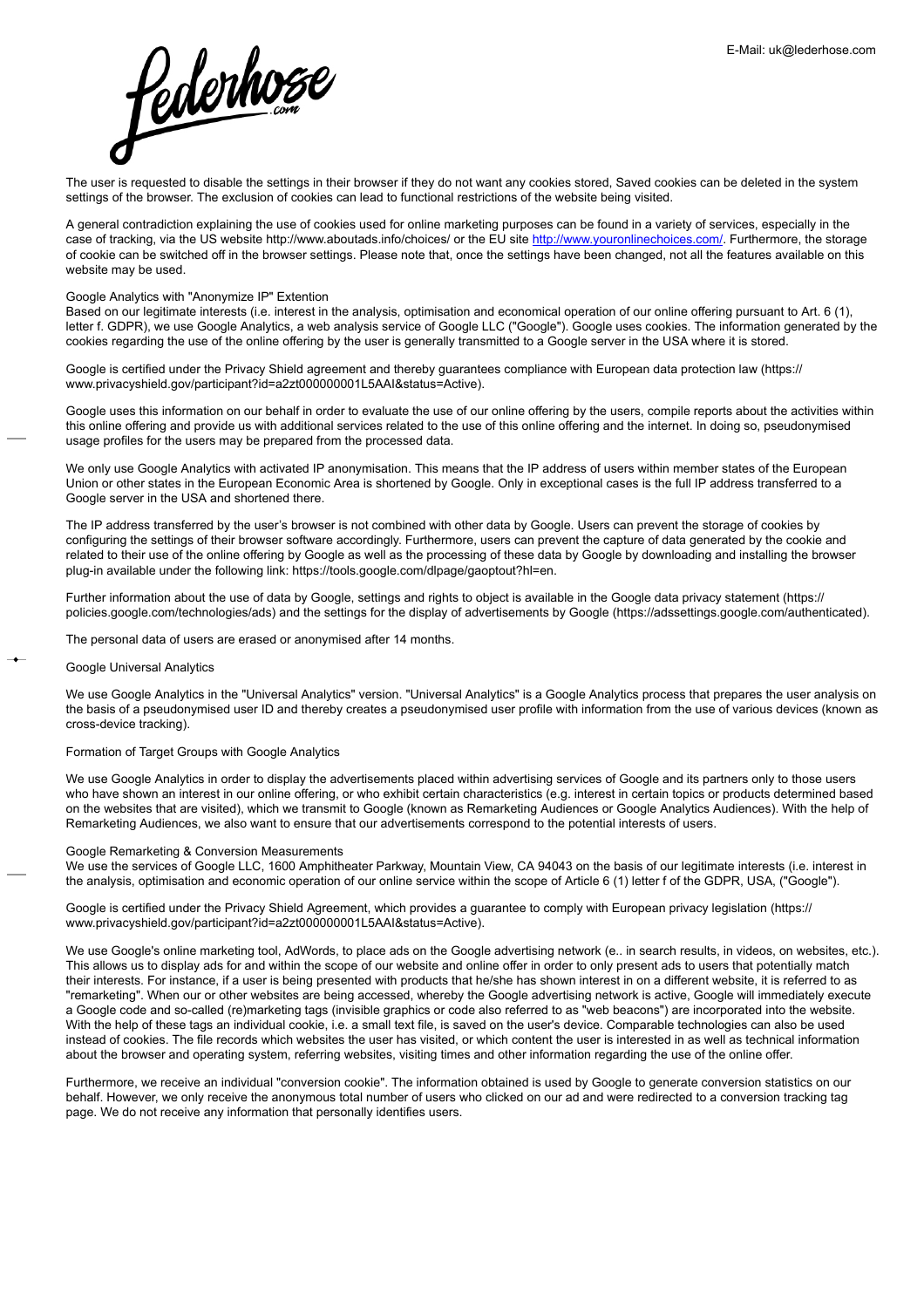

The user data is processed within the Google advertising networking using a pseudonym. This means that Google does not store or process the user's name or email address but rather the relevant, cookie-related data within pseudonymous user profiles. Thus, the ads are not displayed to a specific, identifiable person but rather to the owner of the cookie and not their personal identity. This does not apply if the user has explicitly allowed Google to process the data by other means. The user information collected is transmitted to Google and stored on Google servers in the United **States** 

For more information about Google's data usage, settings and possibilities of revocation, please read Google's Private Policy (https:// policies.google.com/technologies/ads) as well as the settings regarding the display of ads via Google (https://adssettings.google.com/authenticated).

# Facebook Pixel, Custom Audiences and Facebook Conversion

Based on our legitimate interests in the analysis, optimisation and economical operation of our online offering and for these purposes, our online offering uses what is called the "Facebook pixel" of the social network Facebook operated by Facebook Inc., 1 Hacker Way, Menlo Park, CA 94025, USA or, if you are resident in the EU, by Facebook Ireland Ltd., 4 Grand Canal Square, Grand Canal Harbour, Dublin 2, Ireland ("Facebook").

Facebook is certified under the Privacy Shield agreement and thereby guarantees compliance with European data protection law (https:// www.privacyshield.gov/participant?id=a2zt0000000GnywAAC&status=Active).

The Facebook pixel allows Facebook to identify the visitors to our online offering as a target group for this display of advertisements (known as Facebook ads). Accordingly we use the Facebook pixel in order to display the Facebook ads placed by us only to those Facebook users who have shown an interest in our online offering, or who exhibit certain characteristics (e.g. interest in certain topics or products determined based on the websites that are visited), which we transmit to Facebook (known as Custom Audiences). We also use the Facebook pixel to ensure that our Facebook ads correspond to the potential interests of users and are not perceived as bothersome. With the help of the Facebook pixel, we are also able to understand the effectiveness of Facebook ads for statistical and market research purposes by seeing whether users were forwarded to our website after clicking a Facebook advertisement (known as conversion).

Facebook processes the data according to Facebook's data usage guideline. Corresponding general information about the display of Facebook ads in Facebook's data usage guideline: https://www.facebook.com/about/privacy/. Specific information and details about the Facebook pixel and its functionality is available in the Facebook help section: https://www.facebook.com/business/help/651294705016616.

You can object to the recording of data by the Facebook pixel and their use for the display of Facebook ads. To choose what types of advertisements are displayed to you on Facebook, you can call up the page set up by Facebook and follow the instructions for configuring usagebased advertising settings: https://www.facebook.com/settings?tab=ads. The settings are platform-independent, meaning they apply to all devices including desktop computers and mobile devices.

You can also object to the use of cookies for the purpose of measuring coverage and for promotional purposes on the deactivation page of the network advertising initiative (http://optout.networkadvertising.org/) and on the US website (http://www.aboutads.info/choices) or the European website (http://www.youronlinechoices.com/uk/your-ad-choices/).

#### Bing Ads

Based on our legitimate interest in the analysis and optimisation of our advertisements we use the conversion and tracking tool "Bing Ads" by Microsoft (Microsoft Corporation, One Microsoft Way, Redmond, WA 98052-6399, USA). If personal data is used in this context it is used in compliance with Art. 6 (1) of the GDPR. To use this tool, Microsoft Bing Ads places a cookie on your device if you reach our website by clicking on a Microsoft Bing advertisement. We can then see that someone clicked on the ad, was redirected to our online offer and reached a previously determined landing page (the so-called "conversion page"). We only learn the total number of users that clicked on the Bing ad. No IP addresses are stored. We do not receive any personal Information regarding the identity of the user.

Microsoft is certified under the Privacy Shield Agreement, which guarantees that the level of data protection is kept at the valid level required in the EU. (<https://www.privacyshield.gov/participant?id=a2zt0000000KzNaAAK&status=Active> ).

If you do not want to participate in the Bing Ads tracking process, you can also disable the the cookies required in your browser settings or use the Microsoft opt-out page: [http://www.youronlinechoices.com/uk/your-ad-choices/.](http://www.youronlinechoices.com/uk/your-ad-choices/)

For more information about privacy and cookies used with Microsoft Bing Ads, please refer to the Microsoft Privacy Policy: [https://](https://privacy.microsoft.com/de-de/privacystatement) [privacy.microsoft.com/en-us/privacystatement](https://privacy.microsoft.com/de-de/privacystatement) .

#### intelliAD

Our website uses the services of intelliAd Media GmbH, Sendlinger Str. 7, 80331 Munich. Anonymised data is captured and aggregated for the design and optimisation of this website and user profiles are created from the data using pseudonyms. intelliAD tracking stores cookies offline. Anonymized usage data and profiles can be used by the website operator as well as other intelliAd customers for the identification of user interests without any conclusion as to your identity as a website visitor. You have the right to object to the data storage of your (anonymized) data for future use by selecting the intelliAd opt-out function.

# Social Media Online Presence

We maintain a social media online presence and other platforms in order to communicate with customers, interested parties and active users, and to inform them about our services. When viewing the respective networks and platforms, the business conditions and data processing policies of the respective operators apply.

We would like to point out that the users' data may be processed outside the European Union. This may result in risks to users because e.g. the enforcement of user rights could be made more difficult. With respect to US providers certified under the Privacy Shield, we point out that they are committed to respecting EU privacy standards.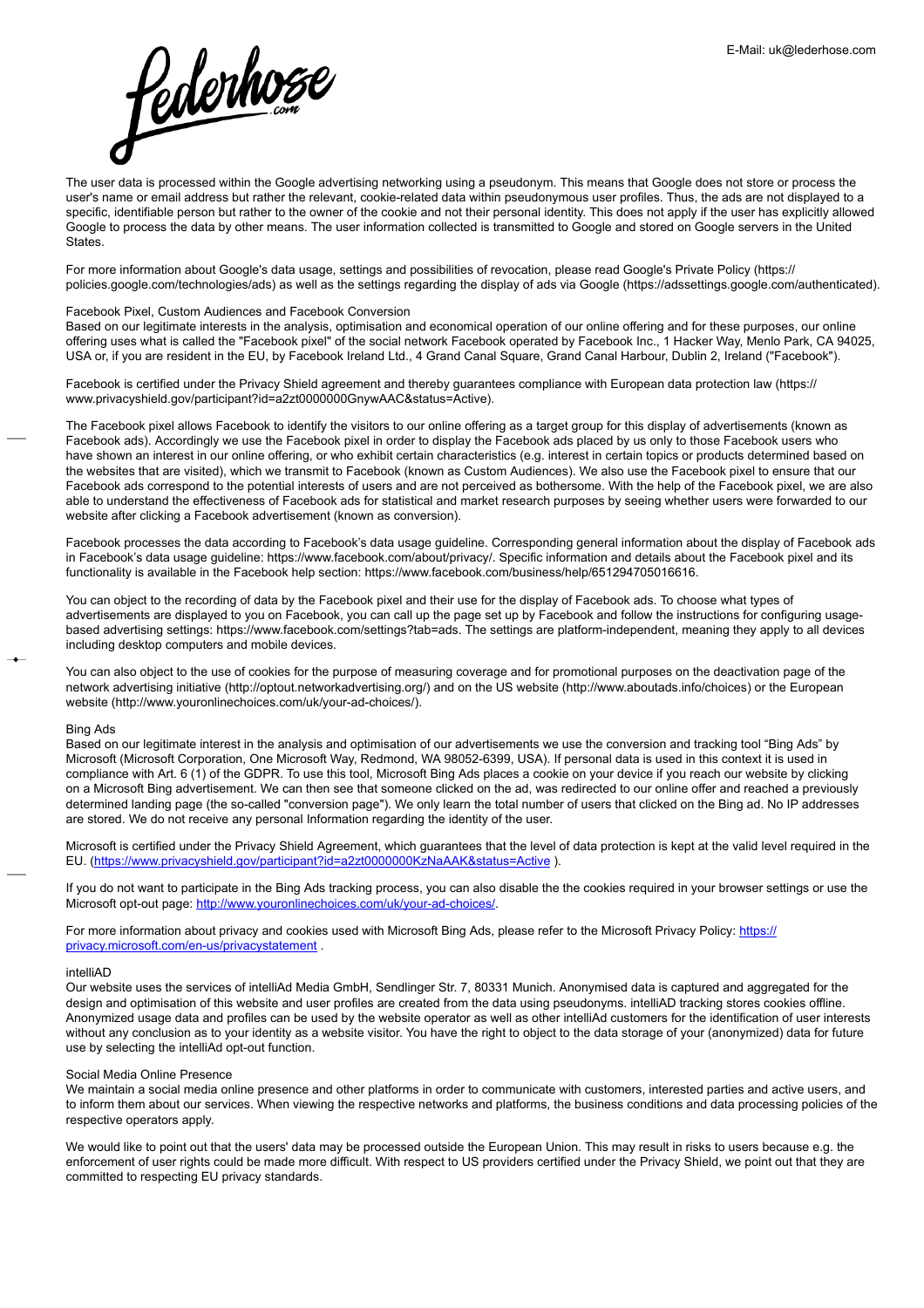

Furthermore, the user's data is usually processed for market research and advertising purposes. Thus, e.g. user profiles are created from user behaviour and the resulting interests of the users. The usage profiles may, in turn, be used to e.g. place advertisements inside and outside the platforms that are presumably in line with users' interests. For these purposes, cookies are usually stored on the users' computers, in which the user behaviour and the interests of the users are stored. Furthermore, in the usage profiles, data can also be stored independently of the devices used by the users (in particular if the users are members of the respective platforms and logged in to them).

The processing of personal data linked to the user is based on our legitimate interests in effective information of users and the communication with users in accordance with. Art. 6 para. 1 lit. f. GDPR. If the users are asked by the respective providers for consent to data processing (that is, they declare their agreement, for example, by ticking a checkbox or confirmation a button), the legal basis of the processing is in accordance to Art. 6 para. a., Art. 7 GDPR.

For a detailed description of the respective processing and the possibilities of contradiction (opt-out), we refer to the following linked information of the provider.

Also, in the case of requests for information and the assertion of user rights, we point out that these can be claimed most effectively from the providers. Only the providers have access to the data of the users and can take appropriate measures directly and provide information. If you still need help, then you can contact us.

- Facebook (Facebook Ireland Ltd., 4 Grand Canal Square, Grand Canal Harbour, Dublin 2, Irland) data privacy statement: https:// www.facebook.com/about/privacy/, Opt-Out: https://www.facebook.com/settings?tab=ads and http://www.youronlinechoices.com, Privacy Shield: https://www.privacyshield.gov/participant?id=a2zt0000000GnywAAC&status=Active.
- Google/ YouTube (Google LLC, 1600 Amphitheatre Parkway, Mountain View, CA 94043, USA) data privacy statement: https:// policies.google.com/privacy, Opt-Out: https://adssettings.google.com/authenticated, Privacy Shield: https://www.privacyshield.gov/participant? id=a2zt000000001L5AAI&status=Active.
- Instagram (Instagram Inc., 1601 Willow Road, Menlo Park, CA, 94025, USA) data privcy statement/opt-out: http://instagram.com/about/legal/ privacy/.

# Security Measures

Taking into account the state of the art, the costs of implementation and the nature, scope, context and purposes of processing as well as the risk of varying likelihood and severity for the rights and freedoms of natural persons, the controller and the processor shall implement appropriate technical and organisational measures to ensure a level of security appropriate to the risk, including inter alia as appropriate:

the pseudonymisation and encryption of personal data;

the ability to ensure the ongoing confidentiality, integrity, availability and resilience of processing systems and services;

the ability to restore the availability and access to personal data in a timely manner in the event of a physical or technical incident;

a process for regularly testing, assessing and evaluating the effectiveness of technical and organisational measures for ensuring the security of the processing.

# Product & Order Reviews

In order to maintain our quality of service and that of the products on offer, we request the customer's opinion and feedback after the business transaction has been completed.

For this purpose, we process the order and order data with the review site "Verified Reviews" by Net Reviews SAS.

Should you encounter any problems, please do not hesitate to contact us in advance. We do our best to resolve any concerns in a timely fashion. Please review our service and products once we have had the opportunity to solve the issue beforehand.

Net Reviews SAS, a French simplified joint-stock company (SAS) registered in the Marseille Trade and Companies Register (RCS) under number 750 882 375, is the provider of an IT solution for gathering reviews pertaining to the quality of the E-commerce Service provided by web merchants.

Verified Reviews and the customer agree to comply with the law governing the collection, processing and distribution of personal data in relation to the processing of such data.

In particular, Verified Reviews guarantees that customers, users and site visitors have a right of access to personal information stored, as well as the right to modify, correct, block, delete or oppose the processing of such data.

The following data is transferred to Net Reviews SAS and processed to collect ratings:

- Surname
- First name
- E-mail address
- Date and order number
- Name and internal as well as international references (GTIN / ISDNF) of the ordered product

The following data will be made available through the publication of ratings:

- First name
- First letter of the surname
- Date and time of review submission
- Date of purchase experience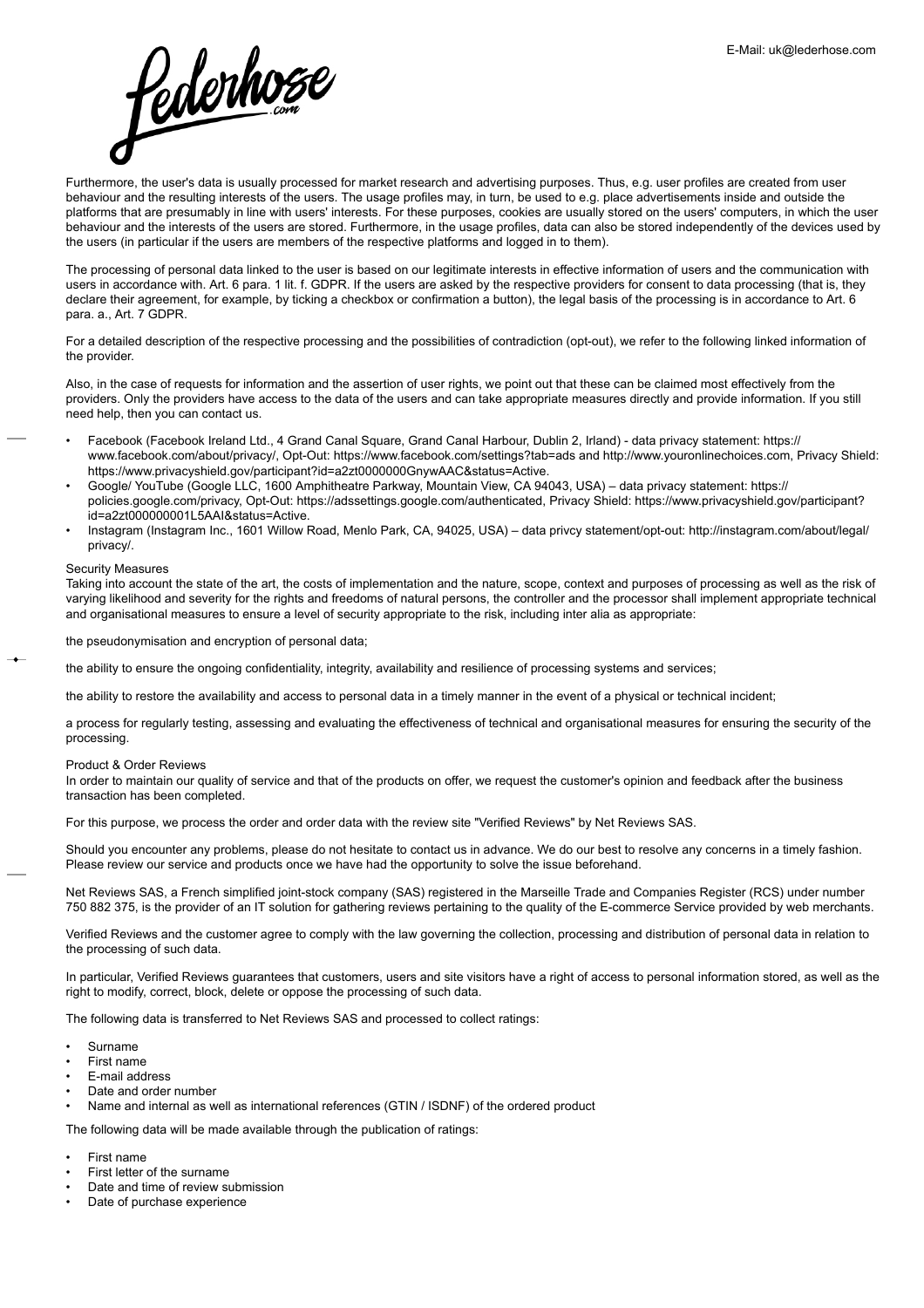

- Product purchased
- Place of purchase or of service delivery

More information about the company can be found here: <https://www.verified-reviews.co.uk/>

## Participation in Affiliate Partner Programs

Within our online services, we use, on the basis of our legitimate interests (i.e. interest in the analysis, optimising, and economic operation of our online services) pursuant to Article 6 (1) (f) GDPR, tracking measures customary in the trade, insofar as these are required for the operation of the affiliate system. In the following paragraphs, we inform users of the technical background.

The services offered by our contractual partners may be advertised and linked as well on other websites (so-called affiliate links or after buy systems, if for example links or services of third parties are offered after the conclusion of a contract). The operators of the website concerned receive a commission if the user follows the affiliate links and subsequently make use of the offers.

In summary, it is required for our online service that we be able to trace whether users interested in affiliate links and/or the goods available at our business, subsequently make use of the offers at the initiative of the affiliate link or our online platform. For this purpose, the affiliate links and our offers are supplemented with certain values which may be placed as a part of the link or otherwise, e.g. in a cookie. The values include in particular the referrer website, time, an online ID of the operator of the website on which the affiliate link was situated, an online ID of the offer concerned, an online ID of the user, and values specific to tracking such as advertising material ID, partner ID, and categorization.

The online IDs of users used by us are pseudonym values. This means that the online ID itself does not contain personal data such as name or email address. They only assist us in determining whether the same user who clicked on an affiliate link, or who, through our website, took an interest in one of our products, made use of the offer, i.e. concluded a contract with the provider. However, the online ID is personal insofar as the online ID together with other user data are available to the partner business and also to us. Only in this way is the partner business able to inform us whether such user accepted the offer and whether we may pay out the bonus.

We collaborate with Awin (for more information klick [here\)](#page-0-0) and Belboon. These are so-called tracking cookies that provide our partners with order provisioning data. The data does not contain personal data or information about the order or ordered products.

## Server Log Files

We automatically collect and store information in so-called server log files, which your browser automatically sends to us when enquiring about our website. The information comprises:

- the type and version of the browser used
- the operating system used
- referrer URL
- the hostname of the computer being accessed
- time of the server request

This mainly serves as quality assurance of our services. The data cannot be assigned to specific persons. The data is not merged with other data sources. We reserve the right to check this data retrospectively if specific indications for illegal use come to our attention.

## Data Erasure

The data processed by us is deleted or the processing thereof limited in accordance with Articles 17 and 18 of the GDPR. Unless explicitly stated in this Privacy Policy, the data stored by us is deleted as soon as it is no longer required for its purpose and the deletion does not conflict with any statutory storage requirements. Unless the data is deleted because it is required for other and legitimate purposes, its processing will be restricted. This means that the data is blocked and not processed for other purposes. This applies, for example, to data that must be kept for commercial or tax reasons.

According to the legal requirements in Germany, the storage takes place for 10 years according to §§ 147 paragraph 1 AO, 257 paragraph 1 No. 1 and 4, paragraph. 4 HGB (books, records, management reports, accounting documents, trading books, for taxation relevant Documents, etc.) and 6 years in accordance with § 257 (1) no. 2 and 3, para. 4 (commercial letters).

According to legal regulations in Austria, the storage takes place in for 7 years in accordance with § 132 exp. 1 BAO (accounting documents, documents / invoices, accounts, documents, business documents, statement of income and expenses, etc.), for 22 years in connection with land and for 10 years in the case of documents related to electronically supplied services, telecommunications, broadcasting and television services provided to non-EU companies in EU Member States for which the Mini-One-Stop-Shop (MOSS) is used.

In the event of deletion, our system will be rendered unrecognizable and unrecoverable using an irreversible pseudonymization procedure.

Consent to data processing upon a job application at niceshops GmbH 1. Consent

By applying for or registering with niceshops GmbH, you consent to the processing of your personal data in connection with a job application. Your data is stored and processed on BambooHR partner software system.

2. Data protection and data confidentiality

Data protection is important to us. niceshops GmbH has taken the necessary organisational and technical measures to ensure the confidentiality of your application.

3. Use of your personal data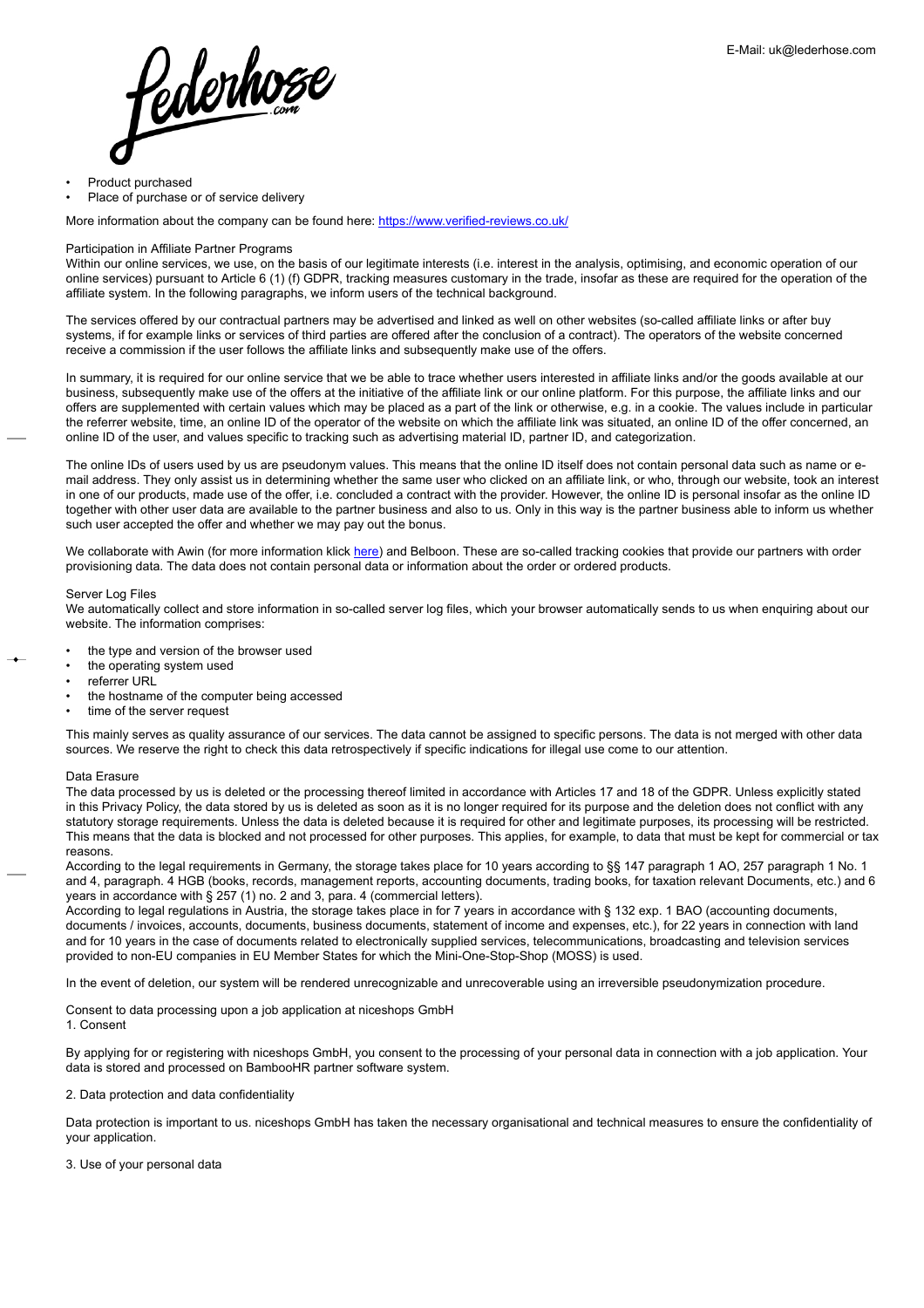

During the application process, the contact details such as postal address, e-mail address and telephone numbers are stored in the applicant's database, along with their title, surname and first name. In addition, application documents such as the cover letter, curriculum vitae, vocational training certificates, theoretical and work certificates are captured and saved.

The data will be stored, evaluated, processed or transferred internally only as part of your application process. The data is accessible to employees of the niceshops GmbH Human Resources Department and to those responsible for the selection of new niceshops GmbH staff only. Your data will not be transmitted to companies or persons outside niceshops GmbH, nor used for other purposes.

# 4. Right of Access to Personal Data

Upon request, we would be happy to provide you with information about the personal data saved. Please contact our Human Resources Department (jobs@niceshops.com) for more information.

# 5. Storage and Deletion of Data

Your data will be kept for the duration of the application process, during the corresponding legal retention period. If you are employed by niceshops GmbH, your personal data or excerpt thereof will be added to your personal file.

If you have applied but we unable to offer you an appropriate position, we reserve the right to reserve your application. You will be notified if this is the case. If you do not agree or are no longer interested, you have the option of having your data deleted by the Human Resources Department at any time.

#### Contact Details

For questions concerning the collection, processing or use of your personal data, for information, rectification, blocking or deletion of data as well as the revocation of consent, please contact: privacy@niceshops.com

# Banner Ads

When the user visits, we used data collected to display banner ads. This refers to web banners that are served by ad networks.

The banner ads display products that the user has previously seen on our website or products that are similar to those seen (retargeting). We only use anonymous data in this case. The user's name or email address is not stored by cookies.

#### Our Partner:

Criteo CIL, 32 Rue Blanche, 75009 Paris, France.

Criteo generates an individual code ("hash") with the email address used to create a customer account on our website in order to identify users across all devices. Information about their data protection policy can be found here: http://www.criteo.com/privacy/corporate-privacy-policy/ Information on our to deactivate this service can also be found here.

# Use of YouTube Plugins

Our website embeds videos from the YouTube portal a company of Google Inc. (1600 Amphitheater Parkway, Mountain View, CA 94043, USA). When viewing a YouTube video that is embedded in our website, a connection is established between the YouTube and Google servers. The connection is used to communicate to these servers which of our website pages you have visited. If you are logged into your YouTube account, YouTube assigns this information to your personal user account. The purpose and scope of the data collection and the further processing and use of the data by Google or YouTube, as well as your rights and settings for the protection of your privacy, can be viewed in Google's privacy policy: www.google.com/intl/en/policies/privacy/ . If you do not wish Google or YouTube to assign the data collected through our website directly to your profile with another Google services, you can prevent Google Plugins by uploading add-ons for your browser, such as the script blocker "NoScript" (http://noscript.net/).

#### Web Tracking Tools

In the context of retargeting and banner advertisements, we use third-party services. This is usually done using cookies or pixels. Thus, promotional offers will be more useful and interesting for you.

# Adyen Credit Payments

The processing of credit card payments is carried out by our partner Adyen BV, Simon Carmiggelstraat 6 - 50, 1011 DJ Amsterdam. In order to prevent and detect fraud, we provide Adyen with your IP address, billing and delivery address, as well as your delivery details. The data is stored by Adyen BV to protect your credit card against fraud. All data is encrypted. For more information, visit https://www.adyen.com/policies-and-disclaimer/ privacy-policy.

# Use of Facebook Social Plugins

This website uses Facebook (operated by Facebook Inc., 1601 S. California Ave, Palo Alto, CA 94304, USA ) social plugins. The plugins are marked with a Facebook logo, the "Facebook Social Plugin" add on or "Facebook Social Plugin". An overview of the Facebook plugins and how they appear can be found here: https://developers.facebook.com/docs/plugins

When you visit one of our pages that displays such a plugin, your browser connects directly to the Facebook servers. The content of the plugin is transmitted directly from Facebook to your browser and integrated into the website.

By integrating plugins, Facebook is given the information that your browser has accessed, the corresponding page of our website, even if you do not have a Facebook account or are not logged into your Facebook account. This information (including your IP address) is transmitted directly from your browser to a Facebook server in the United States and stored there.